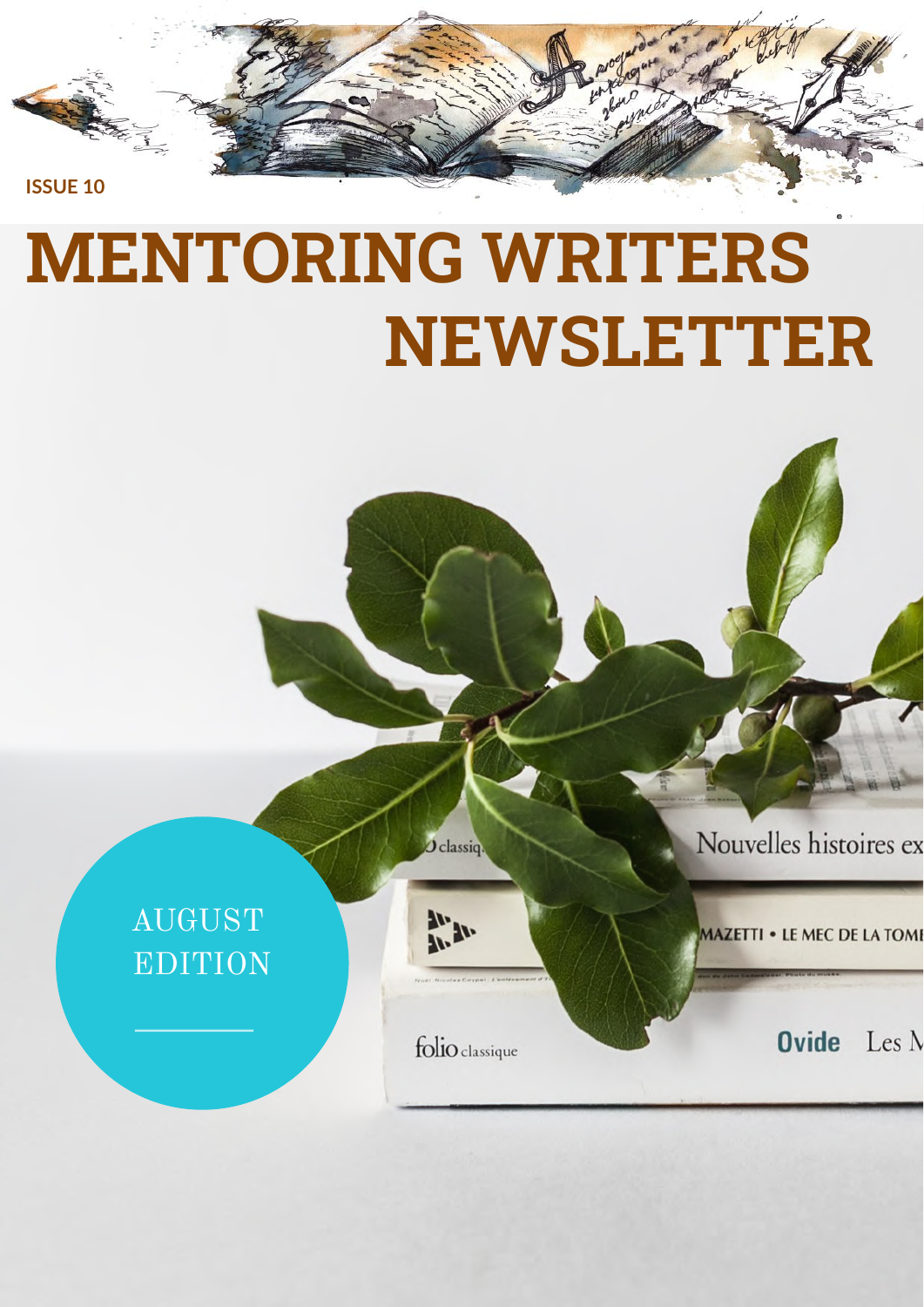



## WELCOME EVERYONE

**Welcome folks, there has been a lot going on over the last few weeks with some changes having been made within Mentoring Writers.**

**Publishing Company - Due to a hiccup with our local publisher we have made the decision to resurrect our old business 'Pen & Ink Designs Publishing.' Pen & Ink began publishing many years ago while connected with the sports and fitness industry, before moving into the book world. We publish under two imprint names - Pen & Ink Designs and Kids4Kids. All books associated with us will be under one of those imprints, even those published via our old publisher. This does not mean we are down-sizing Mentoring Writers. However, it is our intention for Pen & Ink Designs to be selective in the choice of work they will publish.**

**CCPW - Due to our commitment to relaunch Pen & Ink Designs Publishing we are delighted to announce that we have been accepted as a member of the 'Cyhoeddi Cymru Publishing Wales' Organisation. This is a new group working with the support of the Books Council of Wales which has brought together a collective of Welsh publishing houses whose aims are to unify, represent and promote publishers in Wales giving Welsh authors more power internationally. We are honoured to be a representative.**

**IBPA - As you may be aware MW works with writers across the world. In order to assist our mentees who work with us through to publishing we are now recognised as a member of the Independent Book Publishers Association. We feel every little bit helps our author mentees and friends.**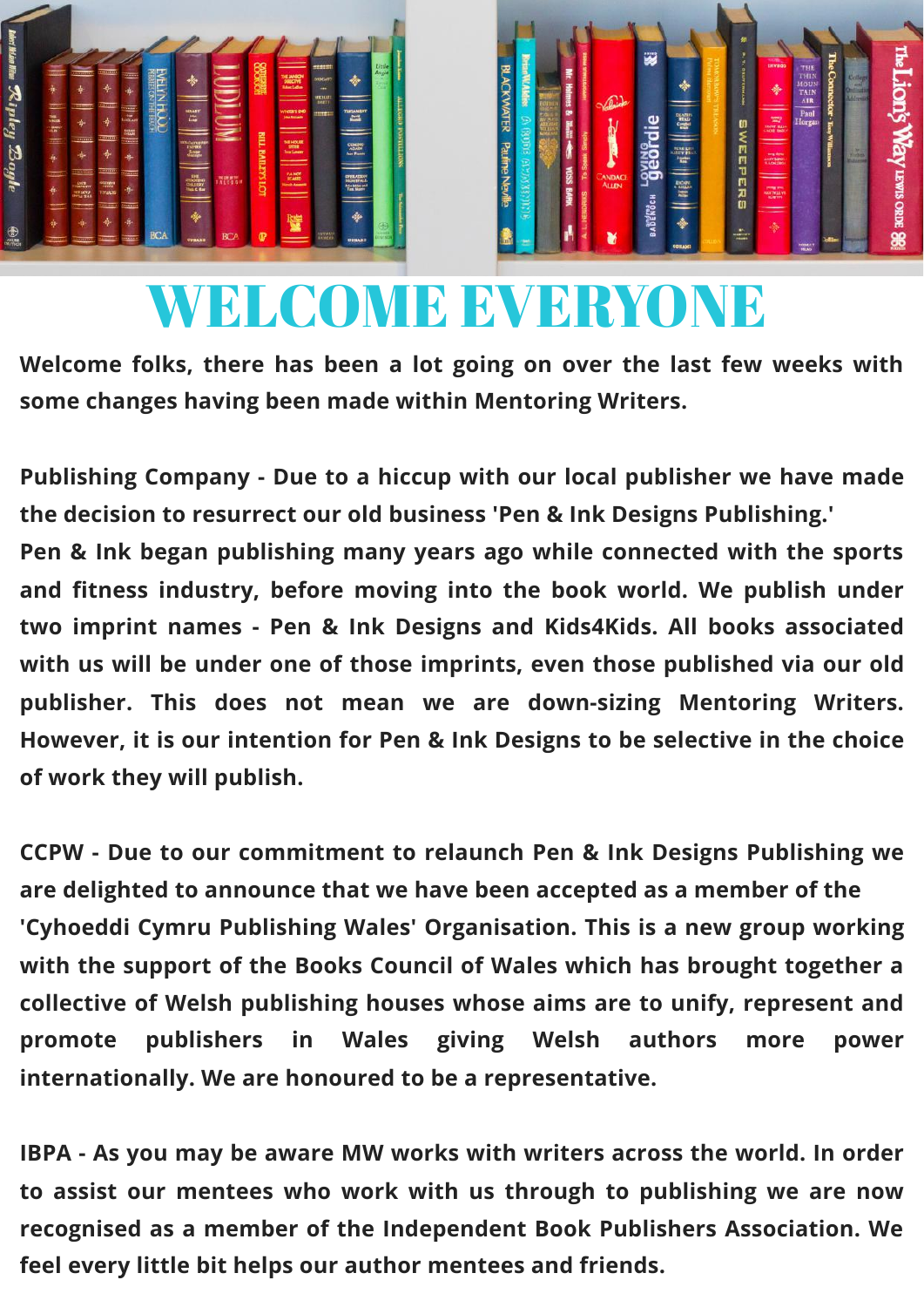## **POETS CORNER**

**In these two poems the art is to have a reducing number of syllables per sentence eg 7 in line one, 6 line two, 5 line three and so on ending with one in the seventh line**

| <b>BIRD'S SONG</b>                  | M              |
|-------------------------------------|----------------|
| <b>Listening to the Bird's Song</b> | It's an e      |
| <b>Brings joy unto your ears</b>    | By the r       |
| Warmth surrounds your soul          | Fish swi       |
| <b>Smiles cross your face</b>       | <b>Waves</b>   |
| Close your eyes                     | <b>One ste</b> |
| <b>Sing and</b>                     | <b>You dro</b> |
| <b>Fly</b>                          | within         |
|                                     |                |

*MORNING WALK s an early morning walk By the river you tread Fish swim in water Waves call to you* **p** *near You drop*

**Over the last year I have been joining in with Lis's Poetry Group. Currently held via Zoom, the group meets the last Saturday in the month (2-3pm) to discuss poetry formats, listen to some poems we've written through prompts and have a general chit chat about poetry.**

**If you are interested in poetry then why not come along and join us. We are a very friendly bunch of people and down to hearth. For further details click the link to Lis's Poetry Page**



Ann Brady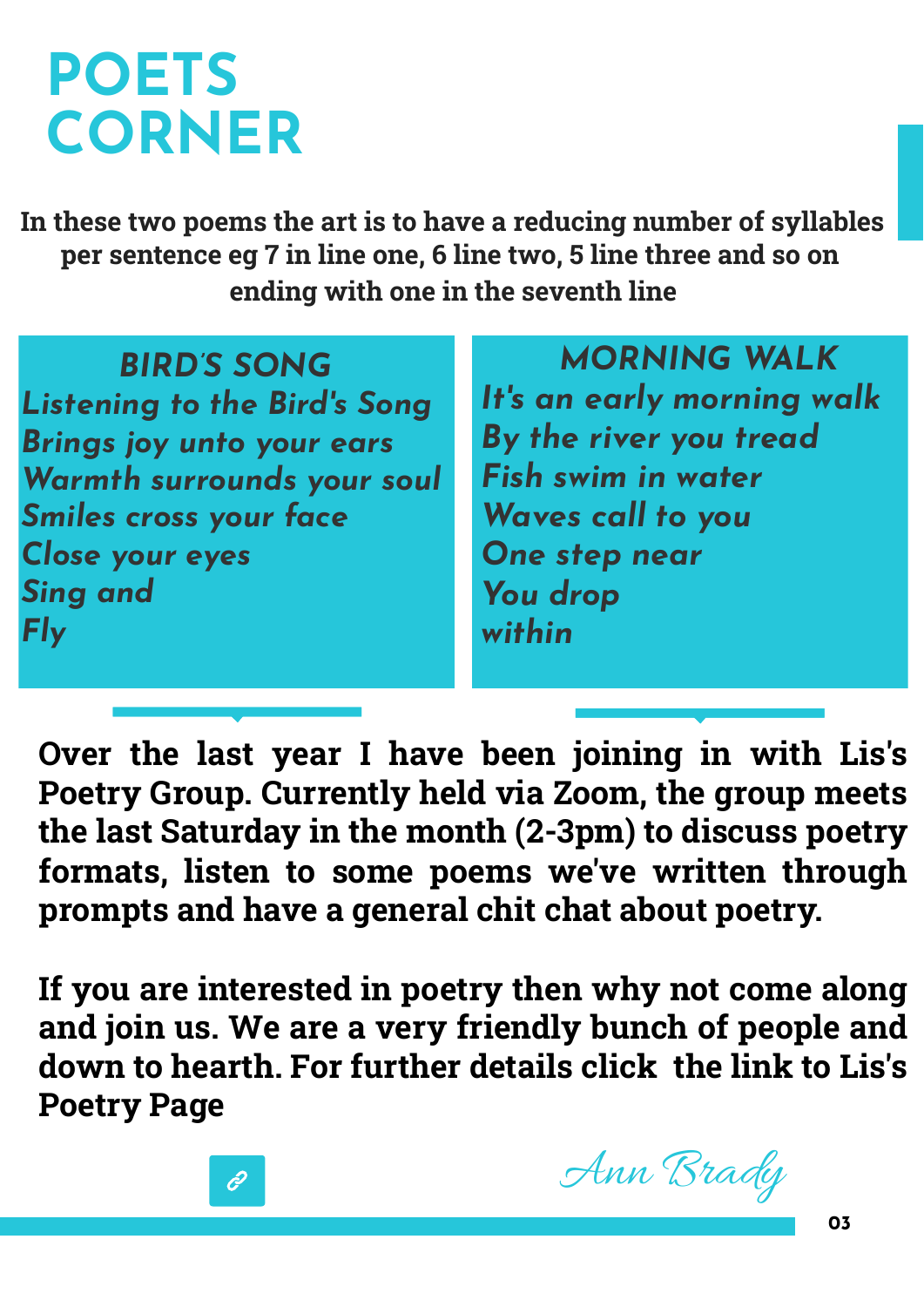## **MENTORING KNOW HOW? WORKING WITH**

## **A MENTOR**

**Do you realise that life can be complicated. We go through so much on a daily basis, with so many transitions that it often feels as though we've only just mastered one thing, before everything changes, and we are off mastering again. Whether it's schooling, parenthood, career, health; it doesn't matter. After all, we are living in an age of information. And technology plays a big part in all of this. As such we are becoming over saturated and confused by it all.** 

**Probably the most overwhelming factor though, is the thought of us trying to figure life out... alone. The recent COVID lockdowns has highlighted the fact that people need people. We need the support and guidance, no matter our age or experience, of others and, when we least expect it. This is when the idea of mentorship might just be the answer, and could be the breakthrough you are waiting for.**

**The question you are now asking yourself is, "Why would I need a mentor?"**

**Well actually we all, at some time in our lives, need help with a problem. And the easiest and most effective way to get that help and to learn new things, is to be guided by a person with experience. Mentorship is nothing new, and is certainly not unusual in the workplace or in universities. Working with a Mentor can help you to diversify your skills, build networks, and even achieve career growth. Sounds great doesn't it. It can also help with other aspects of your daily life?**

**But what about help with your writing? Okay I know, you've been writing for a while so now you are asking, why would I need help. Well… why not? There any number of ways and areas within your writing life where you might find some guidance useful or helpful? And any change you make in that small area will probably have a lasting positive affect on your life as a whole.** 

**So, let's say, having given it some thought, you decide that maybe a little help wouldn't go amiss. Now of course you are wondering where to start? And whether or not this the right time to find a mentor. Well yes, it could well be. Finally, you decide, okay I'll take a look at this idea of a mentor.** 

**But… hang on… what exactly does a mentor do?**

**Well, that's an easy one to answer. A mentor is someone who will hold your hand through a change, no matter what that change is. It can be from being stuck in a pit of not being able to write, to learning how to control your runaway thoughts and getting them down on paper. In other words a mentor can be the catalyst for change.**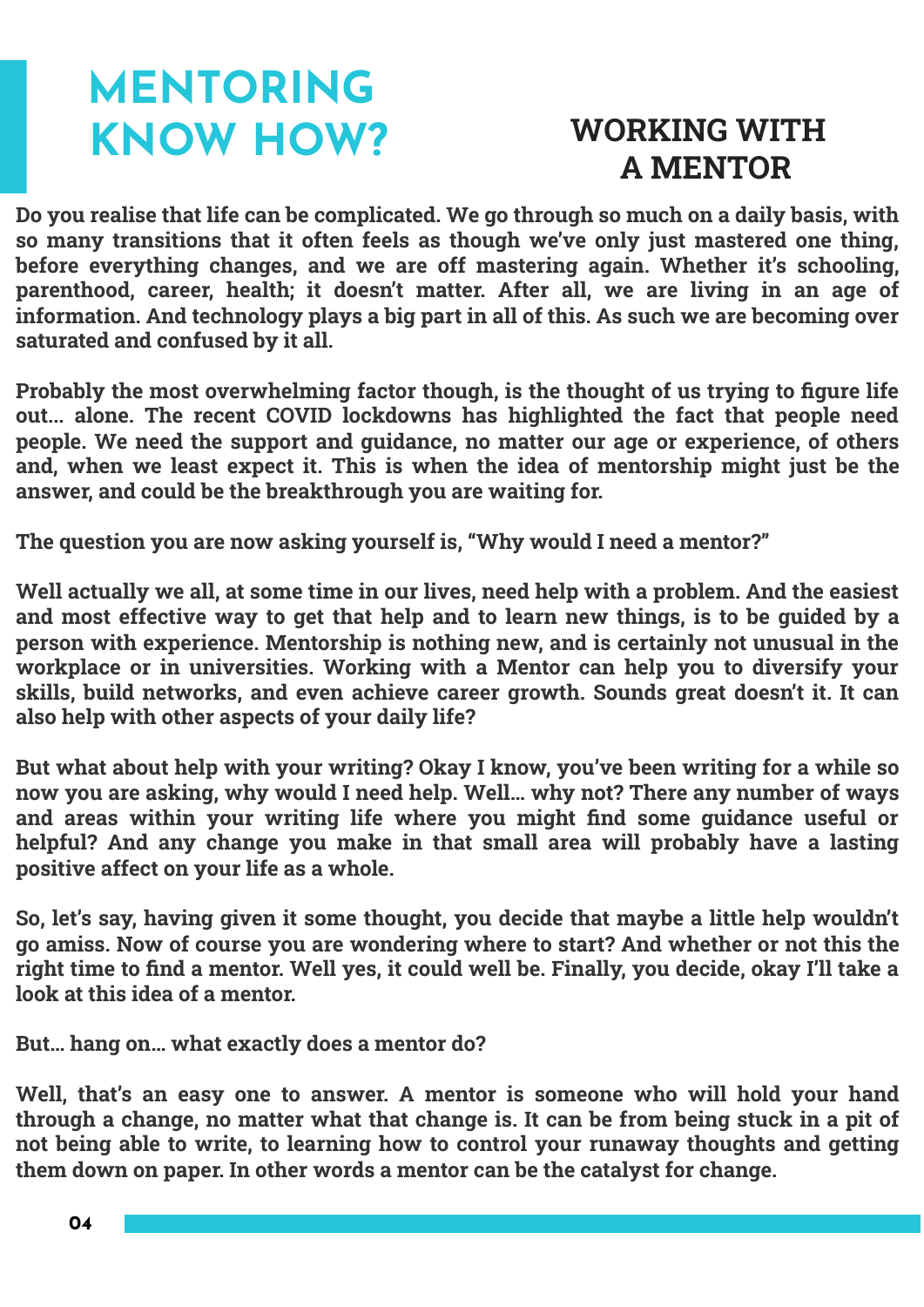**A mentor can be your sounding board, your co-creator of ideas, an anchor when you're feeling overwhelmed. But, perhaps most importantly, they can act like a mirror of insight – helping you to recognise and understand what is holding you back from achieving your ultimate goal. And once they do, they can guide you into breaking through those emotional and mental blocks. A great mentor will bring out the best in you, as well as helping you to develop the confidence to shine and carry on with that writing process in the way you desire. So, having taken the decision, you now need to find the right mentor.**

**Like developing a friendship, forming a bond with a good mentor takes consideration and time. Before starting to research for a mentor, write a wish list, recording exactly what it is you're looking for in your chosen guide. Keep this list handy, adding to it as you need to. A great starting place for finding the perfect mentor is to do a simple internet search. If you are looking for a mentor of say life skills then base your research on that area of your life you are looking for guidance in.**

**For example, if you searched 'meditation mentors' you might find specific sites such as Medic Mentors and Deep Mindfulness. A search for say, 'holistic' and 'health' mentors will bring up a lengthy list of individual practitioner sites with potential mentors. And of course, for a writing mentor you might come across Mentoring Writers. When choosing a mentor, be sure to arrange an initial call or meeting first to ensure you feel comfortable, and are inspired. Check your wish list to see if the chosen mentor meets your needs?**

**We here at Mentoring Writers work with writers, of all ages, across the world. Sometimes are we are here just for writers to chat to us, bounce ideas around, or ask us questions they are having difficulty in finding answers to. In other cases we take a mentee from start to finish through the whole of their writing journey. Helping them along the way to understand the needs and requirements of what being a writer is all about; the avenues of style and genre, how to write, reviewing and editing, in fact we do our best to take them all the way up to the publishing process. One other thing you should always bear in mind is that Mentoring is not a fast fix, especially when it comes to writing, but the rewards gained are well worth the effort.**

If you need help with any aspect of your writing, reviewing and editing, are interested in one of our workshops or would like to chat with a mentor then contact us for details and we will endeavour to assist you: Email - contact@mentoringwriters.co.uk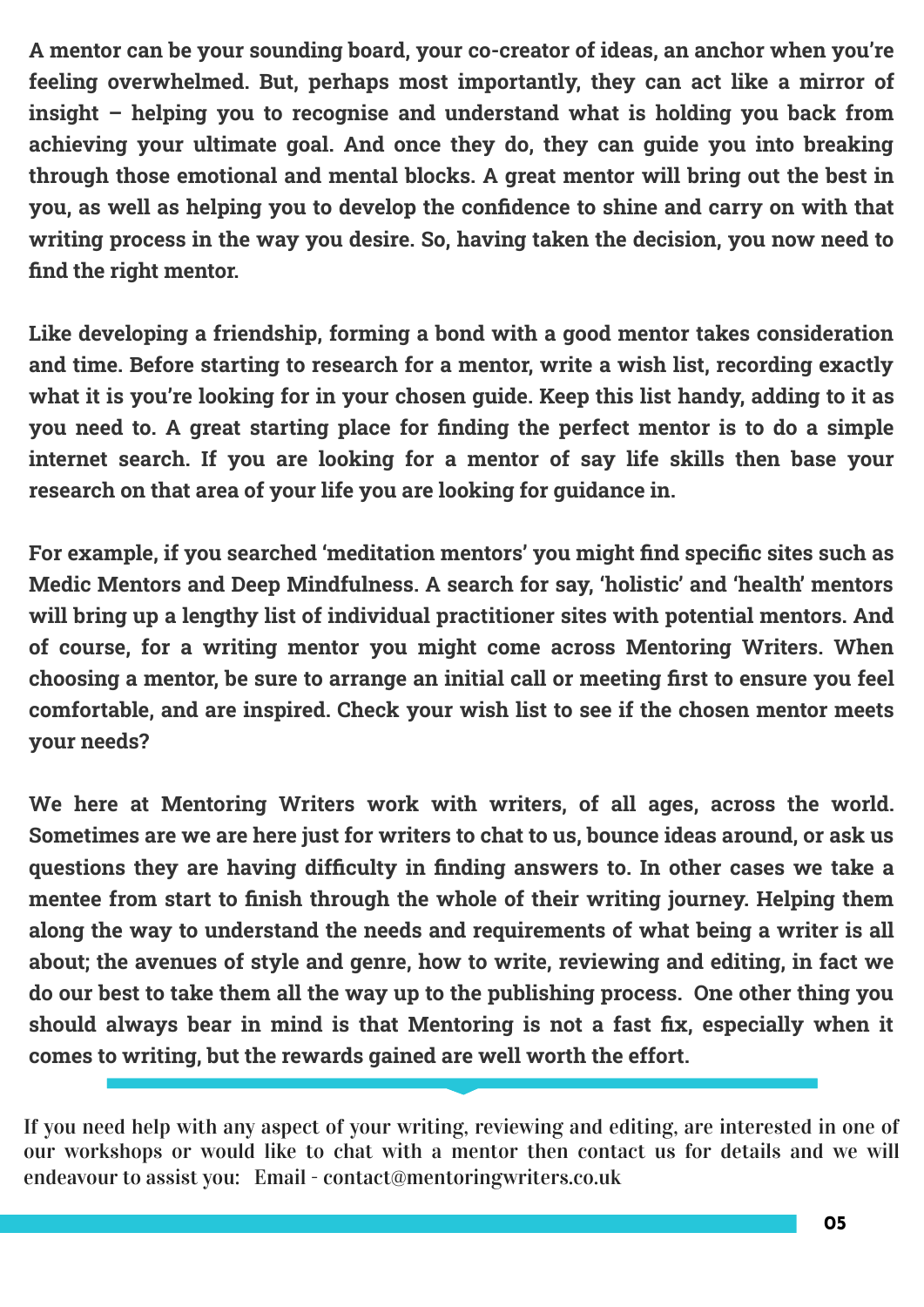### **IDEAS FOR SHORT STORIES**

**There are times when writing that we find ourselves feeling bogged down with stress or frustration because our story isn't flowing the way we want it to. Often, we can just take a break and walk away until out mind re-sets itself. However, we have found from some of my mentoring clients that occasionally they feel better if they can write something which is the opposite to what they would normally attempt.**

**In order to help them, and as part of a short relaxing exercise, we have developed a list of twelve ideas which could form the basis for a short story. Using the small piece of information given my mentees have managed to come up with some great pieces of work and at the end of the exercise they have returned to their own manuscripts feeling refreshed and rejuvenated. Here are a couple of examples for you to try yourself:**

**In the cutest voice, my 6-year-old granddaughter asked me if I had started recycling. I chuckled and asked, "Why are you asking?" She answered, "So you can help me save the planet." Chuckling again I asked, "And why do you want to save the planet?" Her reply was, "Because that's where I keep all my stuff."**

**My mother passed away today. I haven't spoken to her for many years because I have always felt and been treated as if I were the black sheep of the family. When I heard the news I didn't cry, I just sat down and wrote a letter to her telling her all the wonderful things I had achieved and that she had missed out on by ignoring me.**

**Root through your desk drawer until you find a strange object, an object that would probably not be in other people's drawers. Have a character who is devastated to find this object, and tell the story of why this object devastates them.**

**Dragons – Write about a dragon. It can be a good or a bad dragon. What does it want? What is it afraid of?**

**So now you have a short selection of themes give the writing exercise a go. Write anything from 500 words upwards. Once done send your results to us. If we get some stories we will publish them in our Newsletter and provide you the author with a free review and edit of the work. Send your story to: contact@mentoringwriters.co.uk please place short story in the subject box. Good Luck.**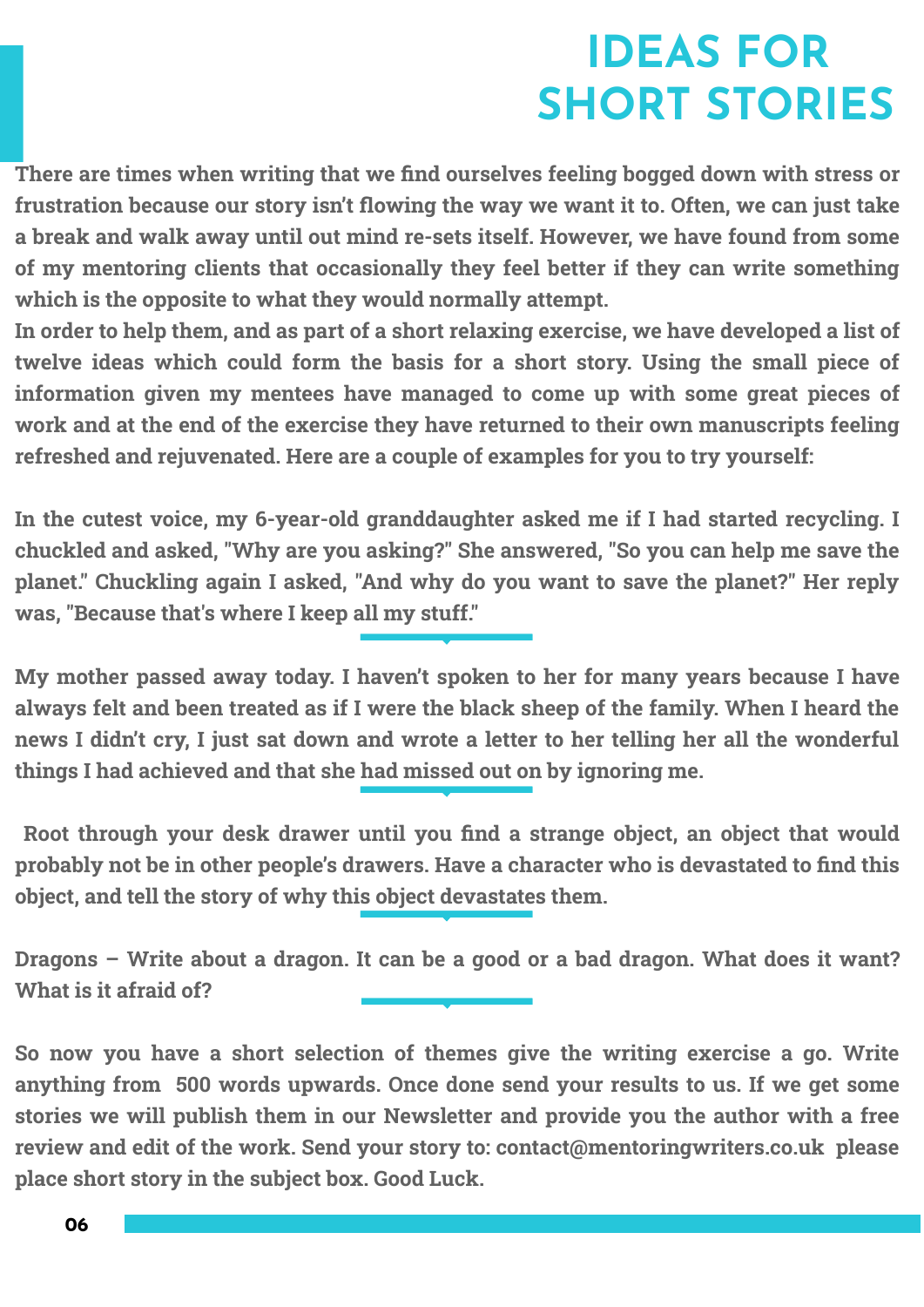



#### **GET READY FOR THE SEPTEMBER DISTRIBUTION**

**The next ALCS distribution will take place on 29 September 2021 with over 30,000 members receiving a share of £12 million. Key Dates: 09/09 – final date to tell us about your new bank account and check your works 29/09 – date we're making payments (please note it can take a few days for payments to arrive, depending on who you bank with)**

**The Aesthetica Creative Writing Award is a hotbed for new talent in poetry and short fiction. The prize supports both emerging and established writers demonstrating 'ingenuity in literary form' – and by entering, writers can showcase their work to key industry figures and organisations. Winners are selected for both categories and awarded with £2,500.**

**Bloody Scotland crime-writing festival. Authors Stephen King, Karin Slaughter and Ian Rankin are amongst those who will be taking part in a hybrid crime-writing book festival next month.** 

**SoA Awards 2022 open for entries, including new travel-inspired Volcano Prize.**

**Check out the SOA website for further details by clicking the link:**

#### **BOOK ADVERTISING OPPORTUNITY**

Over the last few months we have been experimenting through our involvement within the publishing world. We have done this for a limited number of publications under the publishing arm of Pen & Ink Designs which was originally set up in 2002. We have two imprints (Pen & Ink Designs and Kids4Kids).

As I have worked as a reviewer and editor on a number of other authors books I am offering those writers the opportunity to have their books advertised on our websites, free of charge. If I have worked with you, and you have produced a book and would like to take advantage of this offer please email me: contact@ann-brady.co.uk Please place 'Advertising Offer' in the subject box. Thankyou  $\mathcal{M}$  Brady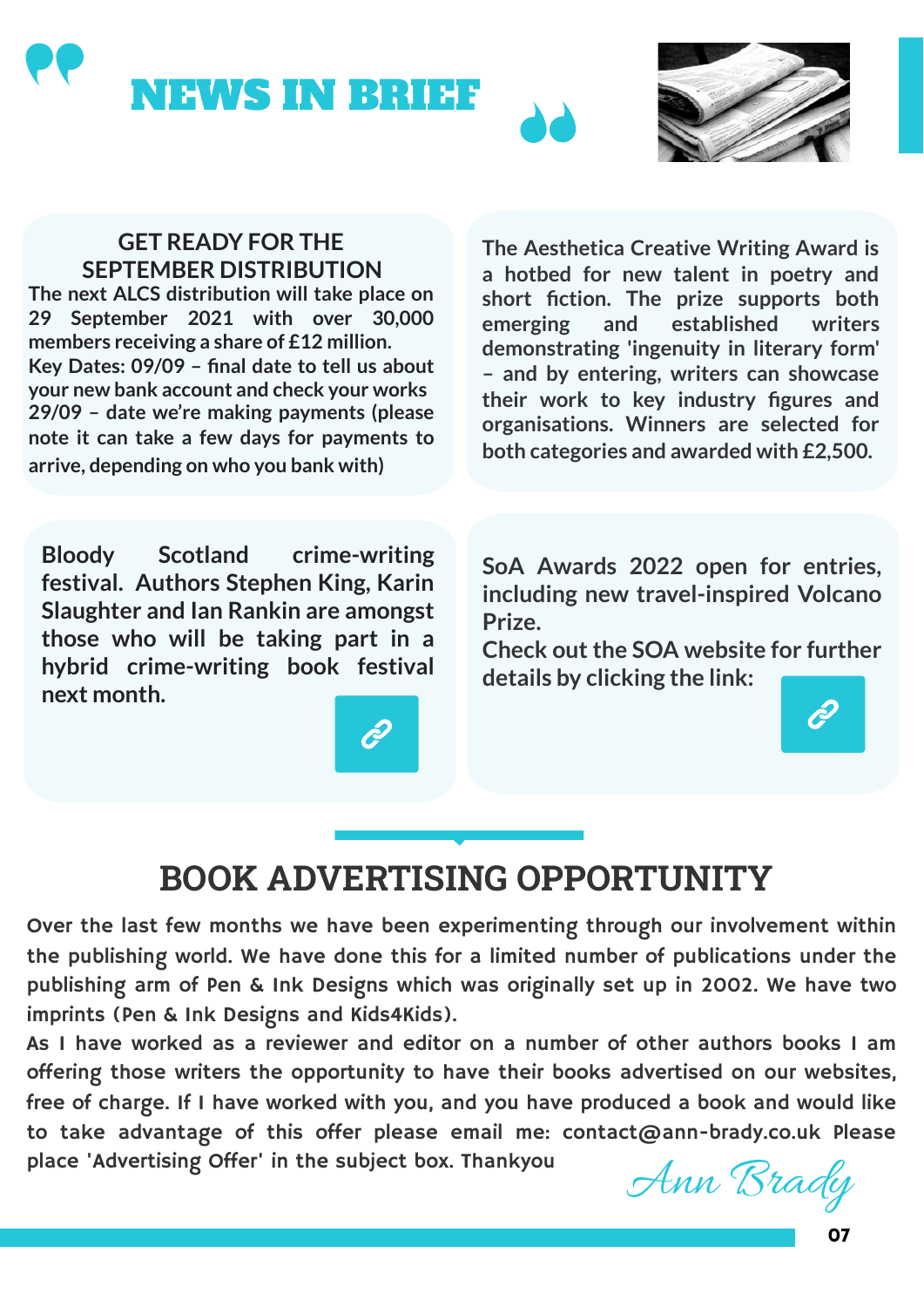### **LATEST NEWS FROM THE MENTORING WRITERS RESOURCE BOX PODCASTING SERIES:**



#### **UPLOADING BOOK METADATA**

**When self-publishing, especially through systems such as Ingram Spark you need to understand the information required to complete the metadata correctly. In this podcast we discuss the what's and how's of getting your metadata right.**

#### **WHAT IS AN ISBN**

**Although we know we need an ISBN number for our books there is still confusion as to what exactly it is, whether we need one for every format of book and how we go about getting one. In this podcast we talk you through the process of obtaining your own ISBN number with ease.**



#### **BECOMING A BESTSELLING AUTHOR**



**This theme is split into a series of 3 podcasts. Anyone can write but in the main most writers want to become a best-selling author. Here we explain the process of going from good to great and how to achieve that best-selling status.**

#### **https://mentoringwriters.libsyn.com/website**

*"Interview as much as possible. Interview your friends and family, then listen back to it and improve on the areas that need to be stronger." Robert Gerrish - coauthor of the business bestseller, Flying Solo: How to go it alone in business,*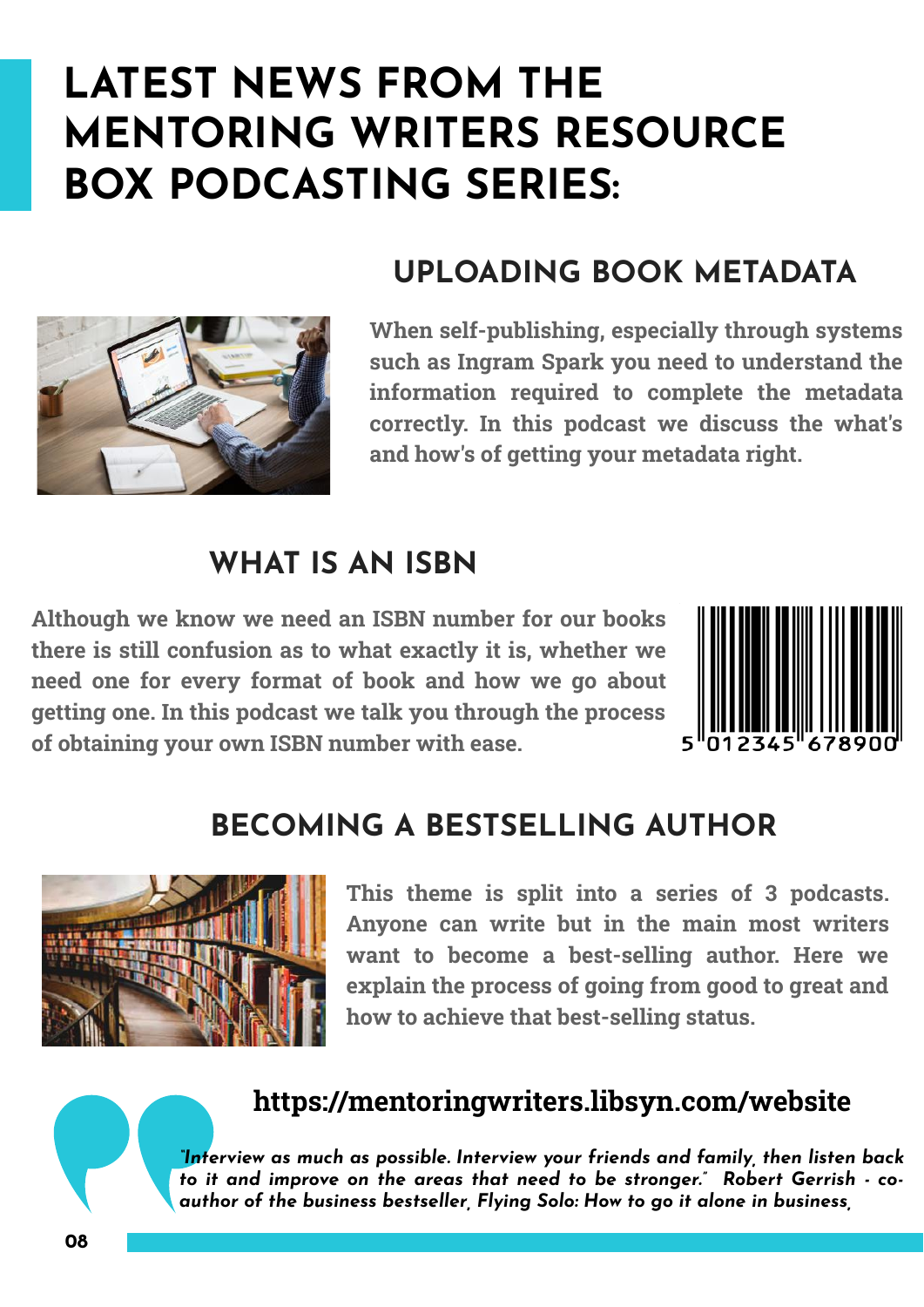# **YOUTUBE**

#### **IN CONVERSATION WITH...**

#### **PAULINE CLARKE**

**We all at sometime or another will have had those moments of self doubt, feelings of depression, and dare I say it, even cases of poor mental health with authors falling in the top 10 of sufferers of depression.** 

**In this latest In Conversation With... podcast I am delighted to welcome lovely Irish lass Pauline Clarke who is a mental health advocate promoter and who has her own Mindfulness business, Mind Nua.** 

**In our chat Pauline tells us of the benefits of Mindfulness, why she advocates good mental health and how to go about achieving this. Listen and learn more by clicking the link:**

 $\blacksquare$ 

**ASEBOOK** REVISITER

#### **WE NEED YOU...**

**Do you believe you have something of interest that our listeners will enjoy hearing about? Have you written a new book and would like the opportunity to chat about the process? Have you learnt something along your writing journey that will benefit new and developing writers and are willing to share it with us and them?**

**If you would like to be In Conversation With... Ann Brady of Mentoring Writers then email us with your details to contact@mentoringwriters.co.uk placing Interview in the subject box.**

#### **PEN & INK DESIGNS PUBLISHING**

**This month we have been pleased to announce the launch of two new books through Pen & Ink Designs Publishing.** 

**The first is by Maureen Gannon titled The Survival Guide for Birthing. A great self-help book about preparing for pregnancy based on Maureen 30+ years as a qualified midwife.**

**The second book is the first in a trilogy of short story books based on an original book by the author Ann Brady. This one is titled Doyle's Casebook... Revisited. The second in the trilogy will be launched mid September.**